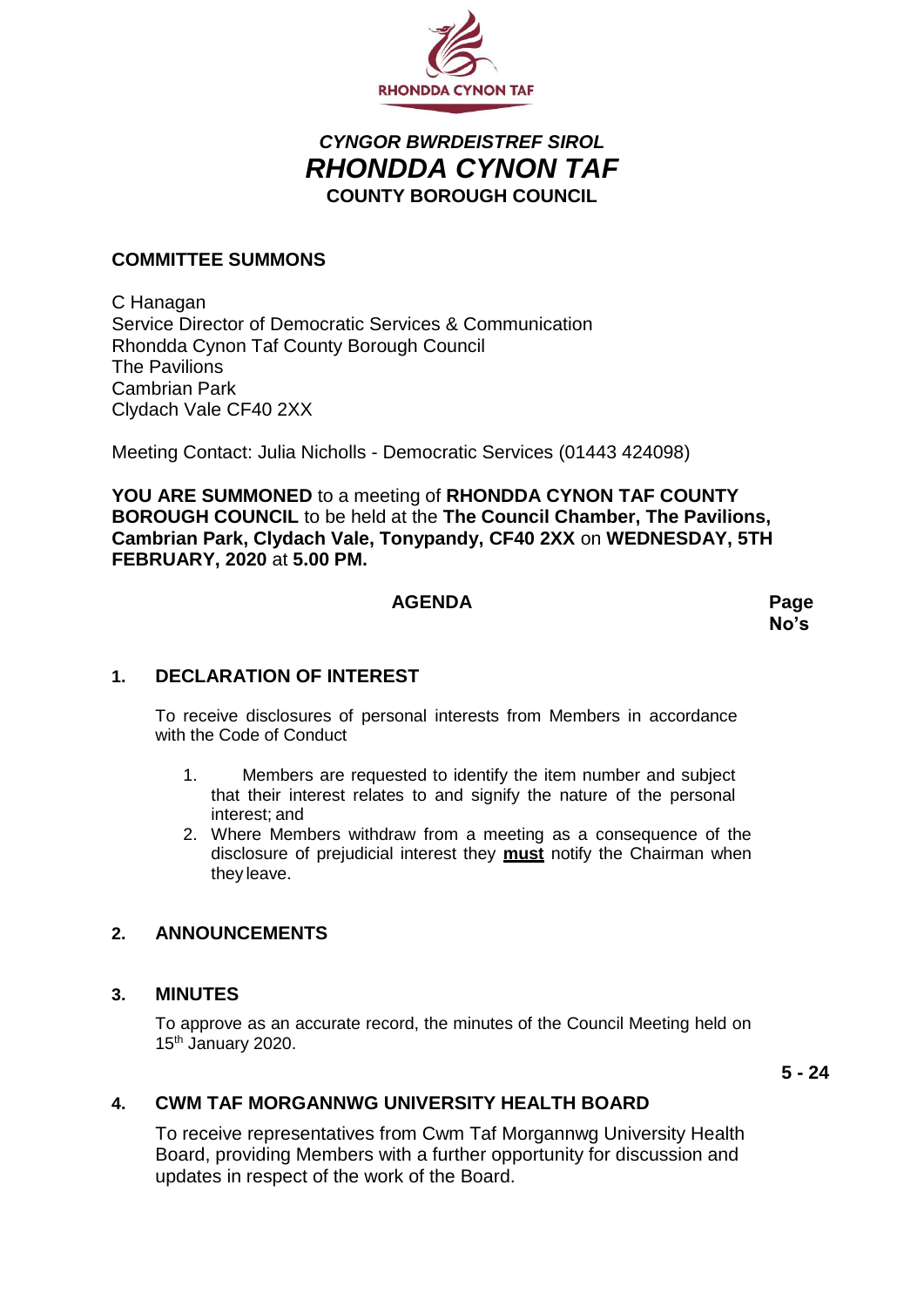## **OPEN GOVERNMENT:**

#### **5. STATEMENTS**

In accordance with Open Government Council Meeting Procedure Rule 2, to receive any statements from the Leader of the Council and/or statements from Cabinet Portfolio Holders:

## **6. MEMBERS' QUESTIONS**

To receive Members questions in accordance with Council Procedure Rule 9.2.

(**N.B** a maximum of 20 minutes shall be allowed for questions on notice.)

**25 - 30**

#### **COUNCIL WORK PROGRAMME - FOR MEMBERS INFORMATION**

[COUNCIL WORK PROGRAMME](https://www.rctcbc.gov.uk/EN/Council/CouncillorsCommitteesandMeetings/RelatedDocuments/workprgrammes/20192020/CouncilWorkProgramme20192020.pdf)

## **OFFICERS' REPORTS**

| 7.  | THE COUNCIL'S 2020/21 PAY POLICY STATEMENT                                                                            |           |
|-----|-----------------------------------------------------------------------------------------------------------------------|-----------|
|     | To receive the report of the Director of Human Resources in respect of<br>the Council's 2020/21 Pay Policy Statement. |           |
|     |                                                                                                                       | $31 - 42$ |
| 8.  | APPOINTMENT OF THE DIRECTOR OF CHILDREN'S SERVICES                                                                    |           |
|     | To receive the report of the Director of Human Resources.                                                             |           |
|     |                                                                                                                       | 43 - 44   |
| 9.  | <b>CHANGE OF MEMBERSHIP</b>                                                                                           |           |
|     | To receive the report of the Service Director of Democratic Services &<br>Communications.                             |           |
|     |                                                                                                                       | 45 - 48   |
| 10. | <b>NOTICES OF MOTION</b>                                                                                              |           |
|     |                                                                                                                       |           |

A. To consider the under-mentioned Notice of Motion standing in the names of County Borough Councillors G Hughes, G. Caple, L. M. Adams, D. R. Bevan, H Boggis, J. Bonetto, S. Bradwick, J Brencher, A Calvert, A. Crimmings, A. Davies-Jones, L De- Vet, J. Edwards, J Elliott, S.Evans, M Fidler Jones, M. Forey, A. Fox, E. George, M. Griffiths, J. Harries G. Holmes, G. Hopkins, G. Jones, R. Lewis, W Lewis, C. Leyshon, A. Morgan, S. Morgans, M. A. Norris, D. Owen-Jones, S Pickering, S. Powell, S. Powderhill, S. Rees, A. Roberts, J. Rosser, G Stacey, M Tegg, G Thomas, W Treeby, R K Turner, M.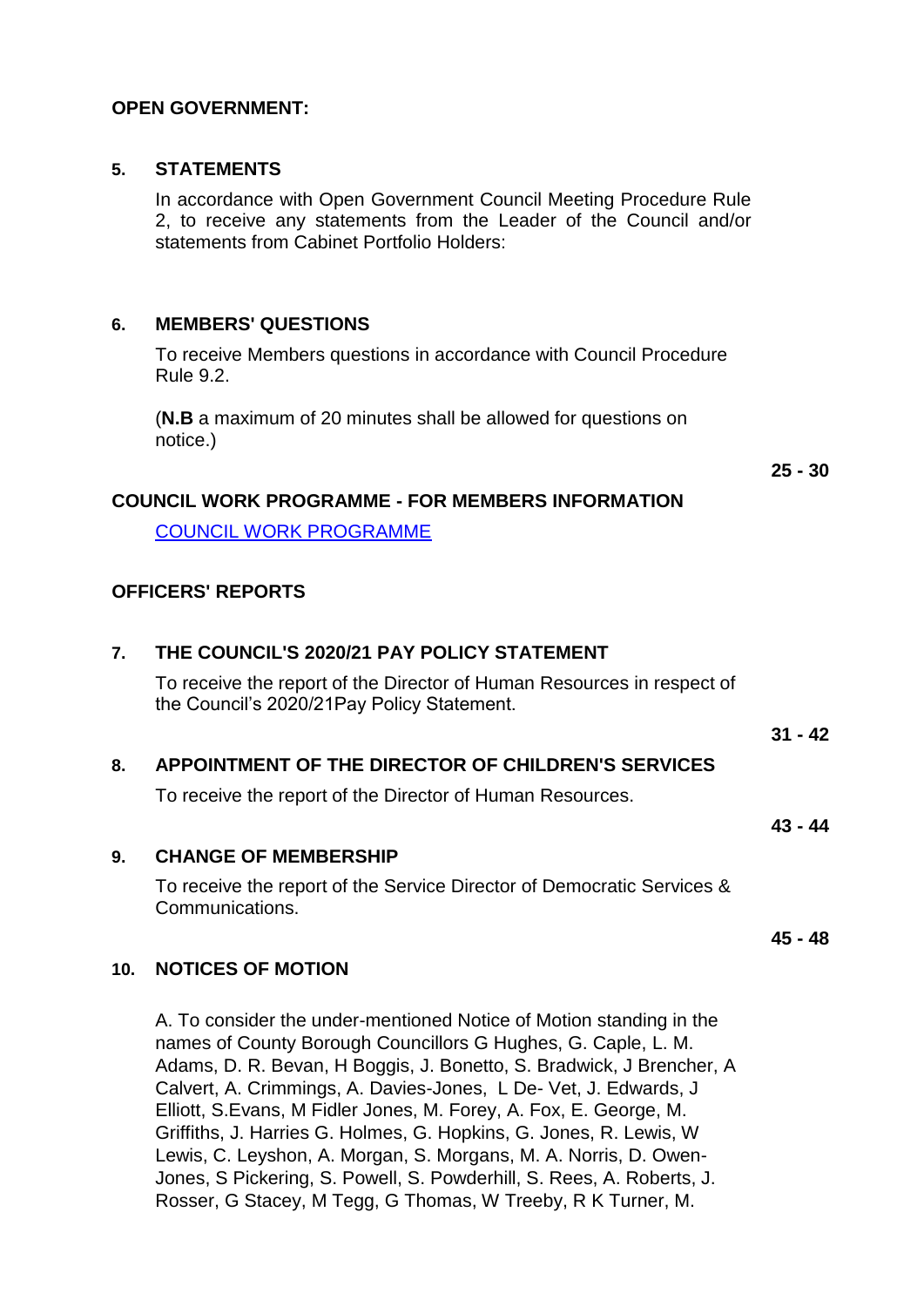During the recent General Election, each of the main political Parties committed to an increased programme of public spending which seemingly signalled an end to the decade of public sector austerity that has cut public services to the bone. Despite the broadly common theme of increased spending, the differences on economic policies, taxation and spending were the most diverse for a generation.

Here in Wales, local services have experienced cuts of £1b since 2010, with RCT suffering a £95m reduction in revenue funding over the same period. Despite the severe cuts imposed by Westminster, Welsh Authorities have been afforded as much protection as possible from the Welsh Government, and this has largely avoided seeing the crisis that some Councils in England find themselves in.

Despite the Welsh Government's clear commitment to supporting local government, with 2020/21 set to be the best funding settlement for 12 years, the longer-term financial outlook is still uncertain and challenging, with Councils set to be forced to continue making tough decisions to prioritise services and account for additional pressures stemming from pay and inflationary increases and significant demand-led pressures impacting on core areas such as education and social care.

The Conservative Government in Westminster now has a real opportunity to deliver on their words in ending austerity once and for all, with the Chancellor announcing that his first budget will be delivered on March 11<sup>th</sup>. Sajid Javid has already claimed that "billions of pounds will be invested across the country" and it is vital that the Government acknowledge the hardships endured by Local Government over the last ten years with the provision of additional funding, which Welsh Local Authorities could then benefit from under the Barnett formula.

This Council therefore:

 Calls for a real end to austerity and for meaningful investment in public services.

And resolves to:

 Write to the Secretary of State for Wales, the Prime Minister and the Chancellor of the Exchequer via the Council Leader to lobby the Government to convey the above resolution.